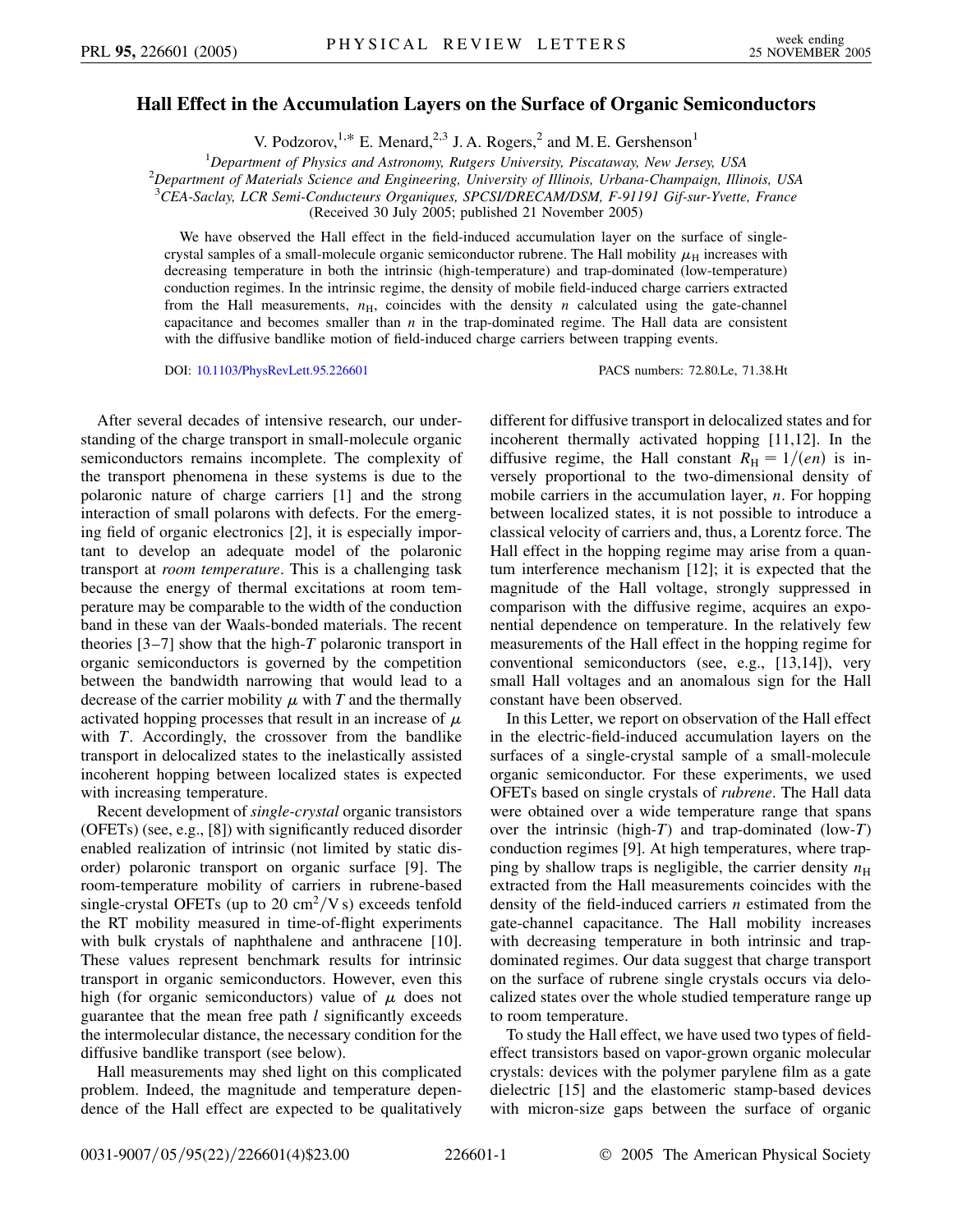crystal and the gate electrode [9] (referred to below as the ''vacuum-gap'' OFETs). Typical dimensions of the structures are (see the inset in Fig. 1) the channel length  $L =$ 1–3 mm, channel width  $W = 0.2$ –1.4 mm, and the separation between the voltage contacts 1 and 2 in the 4-probe conductivity measurements  $L^* = 0.3{\text -}0.6$  mm. The gatechannel capacitance per unit area  $C_i$  is  $\sim$ 2.1 nF/cm<sup>2</sup> for the devices with the parylene dielectric and  $\sim 0.2 \text{ nF/cm}^2$ for the vacuum-gap OFETs. The OFET conduction channel was oriented along the *b* axis of the crystal. We used Keithley source meters K2400 and electrometers K6512 for the measurements of the 4-probe voltage *V* between the contacts 1 and 2, the Hall voltage  $V_H$ , and the source-drain current *I*. Qualitatively, the same data were obtained for both types of devices; below we present the measurements for one of the vacuum-gap OFETs. The measurements were conducted over the temperature range  $T =$ 150–300 K in magnetic fields  $B = 0-6$  T.

Figure 1 shows how the voltage  $V_H$ , measured between the Hall contacts at fixed gate  $(V_G)$  and source-drain  $(V_{SD})$ voltages, varies with time  $(t)$  when a magnetic field  $B(t)$  is applied perpendicular to the channel. An offset voltage originated from a small asymmetry of the Hall probes; this voltage exhibits a slow monotonic drift with time. This offset voltage does not depend on *B*: Interestingly, we were unable to detect any longitudinal magnetoresistance  $\Delta \sigma(B)$  within the accuracy of our measurements. Because of the slow monotonic drift of the offset voltage, the Hall voltage  $U_H$  was determined by subtracting the *B* independent offset from  $V_H(t)$ :  $U_H(B) = [V_H(B) V_{\text{H}}(-B)/2$ . The signal-to-noise ratio and, therefore, the accuracy of  $U_H$  measurements increase with  $|V_G|$ . Figure 2 shows that the Hall voltage  $U_H$  is proportional to the applied magnetic field and changes its sign when the direction of *B* is reversed. Its magnitude is almost  $V_G$ independent and increases linearly with the source-drain voltage  $V_{SD}$  (the upper and lower insets in Fig. 2, respec-



FIG. 1 (color online). Voltage between the Hall contacts  $V_{\rm H}$ (dots) recorded as a function of time for a rubrene single-crystal OFET at fixed  $V_{SD} = 5 \text{ V}$ ,  $V_G = -40 \text{ V}$ , and  $T = 300 \text{ K}$ . The time dependence of the external magnetic field is shown by the solid line. The inset shows the contact geometry.

tively). The sign of  $U_H$  is consistent with *p*-type conductivity that has been observed in the past in rubrene OFETs.

From the dependences  $U_{\text{H}}(B)$ , we calculated the Hall constant  $R_{\text{H}}$ , the Hall carrier density  $n_{\text{H}}$ , and the Hall mobility  $\mu_{\rm H}$  [11]:

$$
R_{\rm H} \equiv \frac{1}{B} \frac{U_{\rm H}}{I},\tag{1}
$$

$$
n_{\rm H} \equiv \frac{1}{eR_{\rm H}} = B\frac{I}{eU_{\rm H}},\tag{2}
$$

$$
\mu_{\rm H} \equiv R_{\rm H} \sigma = \frac{1}{B} \frac{U_{\rm H}}{V} \left( \frac{L^*}{W} \right). \tag{3}
$$

Here  $\sigma$  is the channel conductivity (measured by the 4-probe technique to account for the contact resistance), and *V* is the voltage between the voltage probes 1 and 2 in the 4-probe geometry. The temperature dependence of  $\mu_H$ is shown in the upper panel in Fig. 3, along with the effective mobility  $\mu_{\text{eff}}$  extracted from the 4-probe FET measurements of the conductivity (see below). We emphasize that  $\mu_H$  does not depend on  $V_G$  (i.e., on the density of charge carriers in the channel) over the whole experimental *T* range; the value of  $\mu<sub>H</sub>$  at room temperature  $(-10 \text{ cm}^2/\text{V s})$  is consistent with our previous measurements of the mobility in rubrene OFETs along the *b* axis [9]. The lower panel in Fig. 3 shows the temperature dependence of the Hall density  $n_{\rm H}$ , normalized by the density of charge carriers *n* field-induced in the channel above the threshold voltage  $(|V_G| > |V_G^{\text{th}}|)$ :

$$
n = \frac{C_i}{e} [V_G - V_G^{\text{th}}(T)].
$$
 (4)

At a fixed  $V_G$ , *n* decreases with cooling due to a quasilinear increase  $V_G$ <sup>th</sup> $(T)$ , which is proportional to the density of deep traps [9]: e.g., at  $V_G = -40$  V, *n* decreases from  $4.5 \times 10^{10}$  cm<sup>-2</sup> at  $T = 300$  K to  $2 \times 10^{10}$  cm<sup>-2</sup> at  $T =$ 170 K. The systematic error of determining the values of and  $n_{\rm H}$  and *n* does not exceed ~15%.



FIG. 2. The dependence of the Hall voltage  $U_H$  on the magnetic field *B* (*T* = 300 K,  $V_{SD}$  = 5 V, and  $V_G$  = -40 V). The insets show the dependences of  $U_H$  on the gate voltage  $V_G$  and on the source-drain voltage  $V_{SD}$ .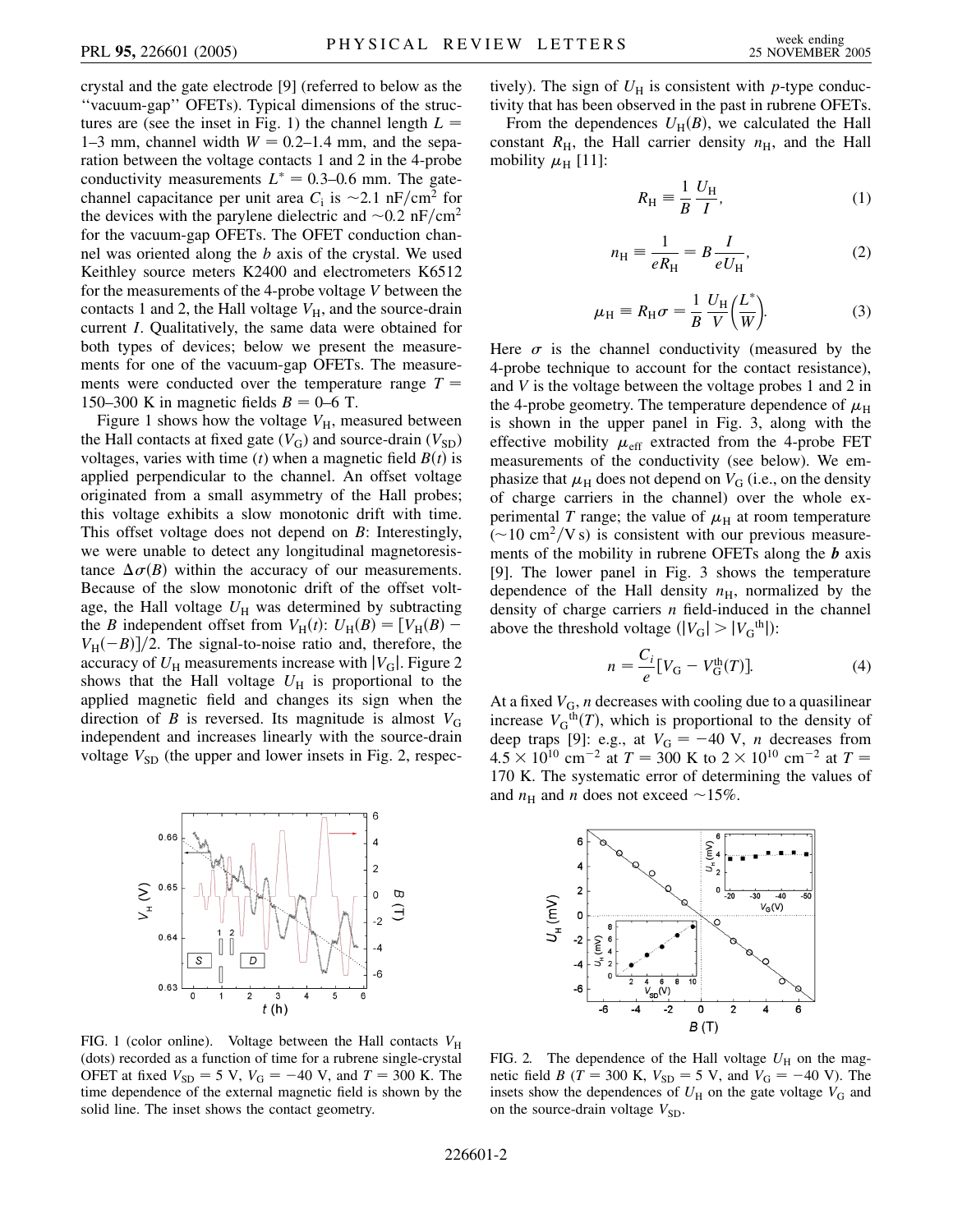

FIG. 3 (color online). Upper panel: The temperature dependence of the Hall mobility  $\mu$ <sub>H</sub> (solid circles) and the mobility extracted from the conductivity  $\sigma$  using the density *n* calculated from the gate-channel capacitance (open circles). Lower panel: The temperature dependence of the ratio of the Hall carrier density  $n_{\rm H}$  to the density *n*.

The Hall measurements in the studied devices are limited at lower *T* by a rapid growth of the fluctuations of  $V_H$ (note the error bars in the upper panel in Fig. 3). These fluctuations are related to the noise of the "background" offset voltage, which does not depend on the applied magnetic field (Fig. 4). We found that the power density of this noise  $S_V \equiv \langle (V - \langle V \rangle^2)$  exhibits the  $1/f$  frequency dependence. The *T* dependence of the normalized density of the  $1/f$  noise,  $S_V/V^2$ , which presumably reflects the fluctuations of the channel resistance, is shown in Fig. 4. In the intrinsic conduction regime ( $T \ge 240$  K), the noise



FIG. 4 (color online). The temperature dependence of the normalized power density of  $1/f$  noise of the "background" offset voltage caused by the asymmetry of Hall probes. The inset shows  $V_H$  recorded as a function of time at several temperatures, when  $B$  was swept from  $0$  to  $6$  T and back to  $0$ .

density  $S_V/V^2$  is *T* independent, whereas in the trapdominated regime, it increases dramatically with decreasing temperature. The magnitude of  $1/f$  noise decreases with the applied negative gate voltage and, thus, with the increase of charge density in the channel. The nature of these fluctuations requires further study; at this stage, we can only speculate that the noise may be related to fluctuations of the number of mobile charge carriers in the channel because of trapping.

Let us start the analysis of the experimental data with the discussion of the OFET conductivity. The charge carriers field-induced above the threshold  $(|V_G| > |V_G^{\text{th}}|)$  participate in the current flow along the conduction channel. According to the multiple trap-and-release model (see, e.g., [16]), these carriers can be trapped over the time scale  $\tau_{tr}$  by shallow traps (i.e., the trap states with the energies within a few  $k_B T$  above the highest occupied molecular orbital band). The effect of trapping on the channel conductivity  $\sigma = en\mu$  can be described using two approaches. According to a more conventional approach (see, e.g., [9]), all the carriers at a density *n* contribute to the current flow, but, because of trapping, the effective mobility of these carriers is reduced in comparison with its ''intrinsic,'' trapfree value  $\mu_0(T)$ :

$$
\mu_{\text{eff}} \equiv \frac{\sigma}{en} = \mu_0 \frac{\tau}{\tau + \tau_{\text{tr}}}.
$$
\n(5)

Here  $\tau$  is the average time that a polaron spends traveling between shallow traps. In the studied vacuum-gap OFETs with the density of shallow traps  $N \sim 10^{10}$  cm<sup>-2</sup>, the average distance between these traps is  $\sim 10^{-5}$  cm [9]. According to Eq. (5), the intrinsic regime of conduction occurs when  $\tau \gg \tau_{tr}$ ; in the opposite limit, the transport is dominated by trapping events. Observation of a nonmonotonic temperature dependence of  $\mu_{\text{eff}}$  indicates that both regimes realize in the studied temperature interval  $\sim$ 150–300 K. Alternatively, in the second approach, one can take into account that, among *n* charges field-induced above the threshold [Eq. (4)], only a certain number is mobile, namely,

$$
n_{\text{eff}} = n \frac{\tau}{\tau + \tau_{\text{tr}}},\tag{6}
$$

and the motion of these charges is characterized with the intrinsic mobility  $\mu_0$ . The other charges with the concentration  $n - n_{\text{eff}}$  are temporarily immobilized by the shallow traps.

Both approaches are equivalent when one analyzes  $\sigma$  = *en*. An advantage of the Hall measurement is that it allows *independent* measurements of  $n$  and  $\mu$ . The quantity *n* that is determined in the Hall measurements is the density of charges that are moving at a given moment of time, i.e.,  $n<sub>H</sub> = n<sub>eff</sub>$ . Indeed, the charges that are temporarily trapped in shallow traps do not contribute to the Hall voltage. The mobility extracted from the Hall experiments should coincide with the intrinsic, trap-free mobility  $\mu_0$ .